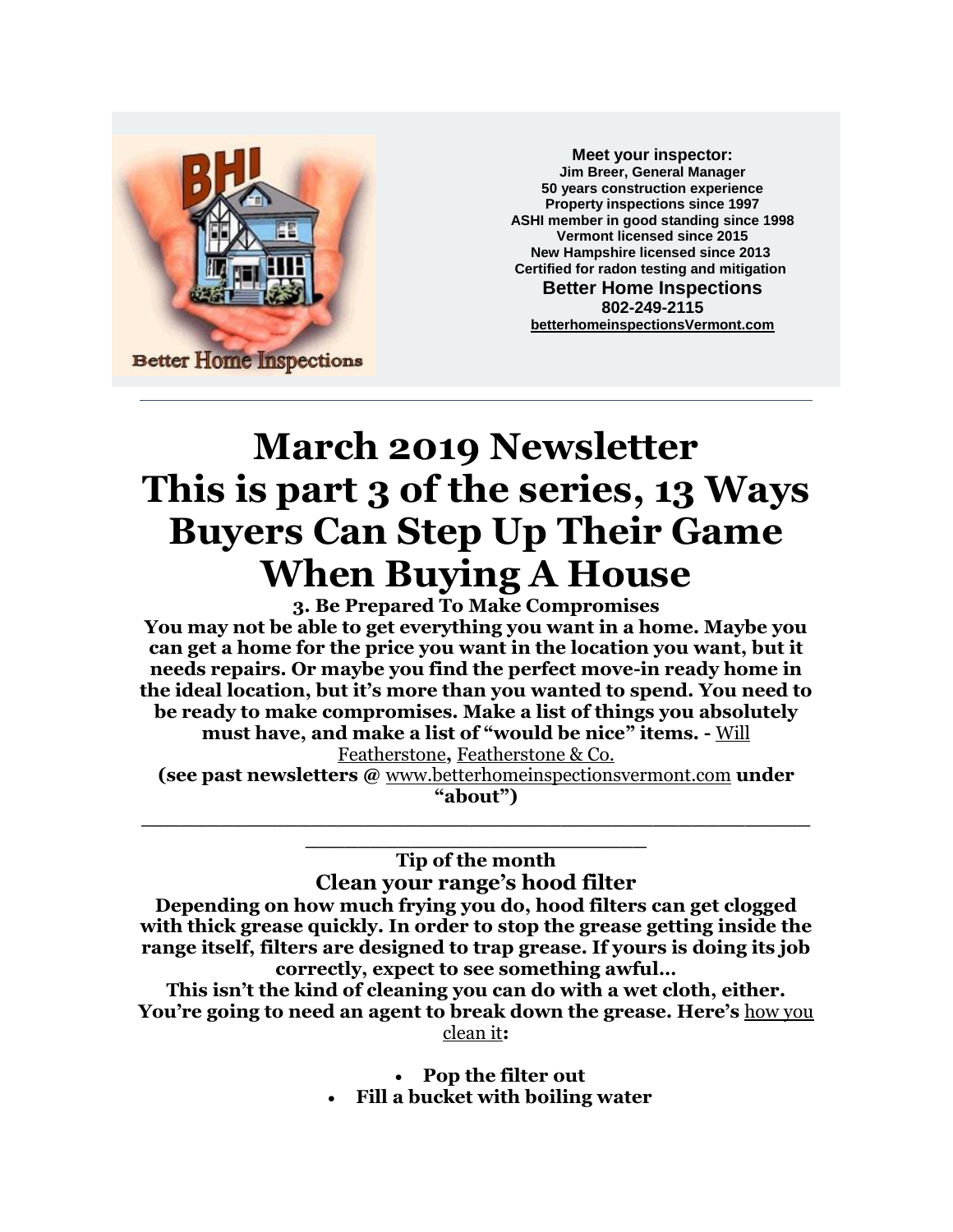- **Squirt in dish soap, and pour a 1/4 cup of baking soda**
- **Stir the bucket, then submerge the filter for 10 minutes** • **Remove, scrub clean, and leave to dry**

**With a fresh hood filter, your range will extract steam and grease more efficiently, saving you money and possible replacement costs for the rangehood.**

**\_\_\_\_\_\_\_\_\_\_\_\_\_\_\_\_\_\_\_\_\_\_\_\_\_\_\_\_\_\_\_\_\_\_\_\_\_\_\_\_\_\_\_\_\_\_\_\_\_\_\_**

| <b>FROM THE LIGHTER SIDE</b>                                                                    |
|-------------------------------------------------------------------------------------------------|
| <b>Classmates?</b>                                                                              |
| While waiting for my first appointment in the<br>reception room of a new dentist, I noticed his |
| certificate, which bore his full name. Suddenly, I                                              |
| remembered that a tall, handsome boy with the                                                   |
| same name had been in my high school class<br>some 45 years ago.                                |
| Upon seeing him, however, I quickly discarded any                                               |
| such thought. This balding, gray-haired man with                                                |
| the deeply lined face was too old to have been my                                               |
| classmate.                                                                                      |
| After he had examined my teeth, I asked him if he                                               |
| had attended the local high school.                                                             |
| "Yes," he replied.                                                                              |
| "When did you graduate?" I asked.<br>"In 1952."                                                 |
|                                                                                                 |
| "Why, you were in my class!" I exclaimed.                                                       |
| He looked at me closely, and then asked, "What                                                  |
| did you teach?"                                                                                 |
| THANK YOU, for spending some of your time<br>with me!                                           |
| Please consider posting a review on Google or<br>LinkedIn                                       |